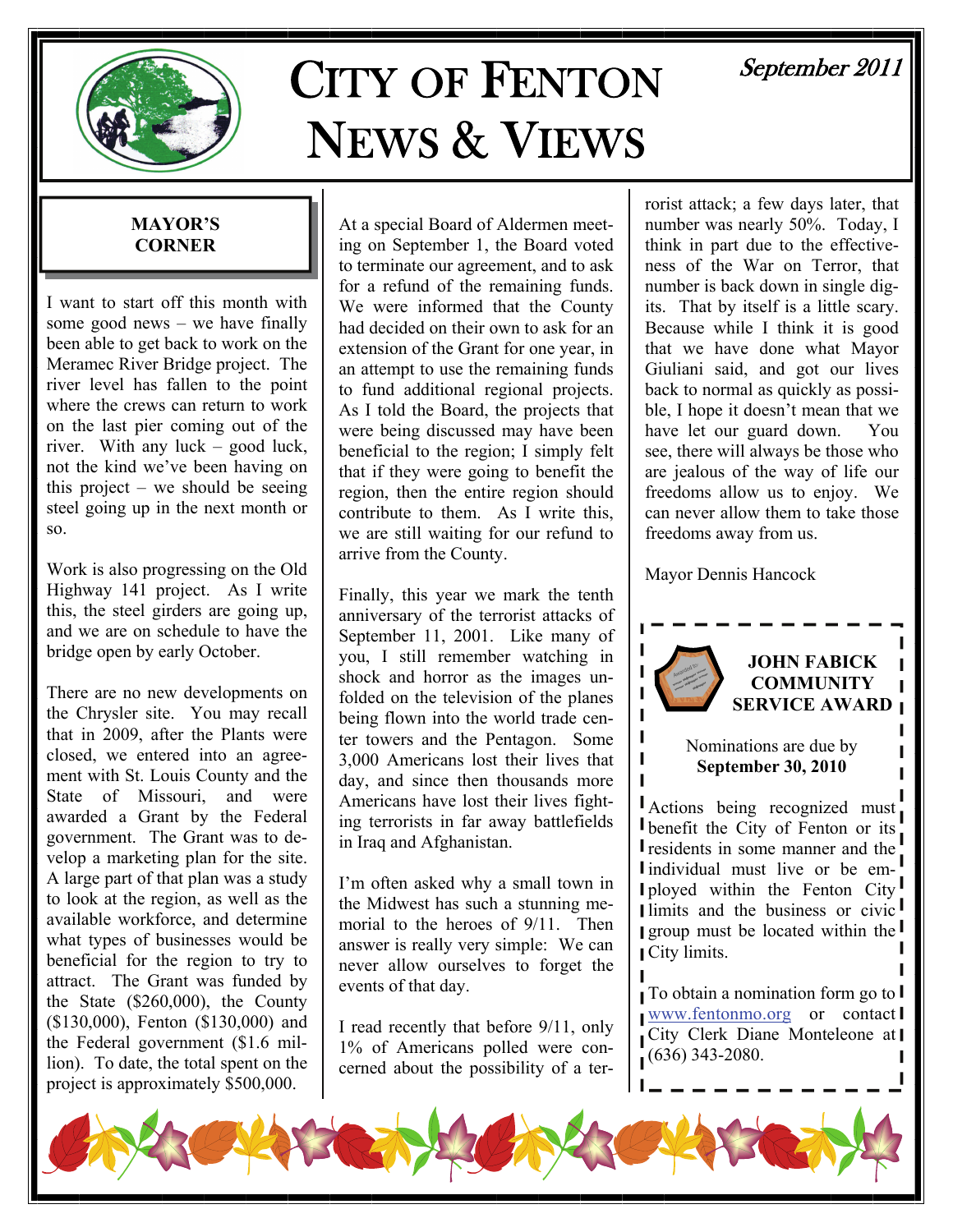# Page 2 September 2011

# **PLANNING & ZONING COMMISSION PUBLIC HEARING**

On **Tuesday, October 4, 2011**, the Planning & Zoning Commission will hold a Public Hearing at **7:00 p.m.** during their regularly scheduled meeting at City Hall to consider the following:

# **OLD BUSINESS**

- A petition by the City of Fenton to amend sections of the Zoning Code pertaining to allowable building materials in the Olde Towne, Commercial and Business Zoning Districts.
- A petition by the City of Fenton to amend Chapter 485: Sign Regulations of the Zoning Code to provide for Business Directory type signs.

# **NEW BUSINESS**

- A petition by T-Mobile Central, LLC, for a Special Use Permit to modify an existing telecommunication facility addressed as 457- A S. Old Highway 141. The parcel is addressed as 605 S. Old Highway 141 and is zoned "NU" Non-Urban (St. Louis County Zoning District).
- A petition by Broyles, Inc., agent for Estes Express Lines, to install an outoor, above-ground fuel storage tank at 205 Soccer Park Road. The parcel is zoned "CP-1" Commercial Park.

# **SITE PLAN REVIEWS**

• A petition for Site Plan Review by StraightUp Solar, LLC, for the addition of solar panels to the roof of an existing building at 359 S. Old Highway 141. The property is zoned "OT-3" Olde Towne Mixed Use Zone District.

• A petition for Site Plan Review by Civil Engineering Design Consultants (CEDC) for the addition of a warehouse/dock facility and exterior remodel of an existing building at 101 Gravois Bluff Plaza Drive. The property is zoned "C-1" Commercial Zone District.

For more information, please contact the Community Development Department at (636) 349-8110.



#### **TRASH TALK**

Did you know that consumer electronics may be responsible for 40% of the lead found in landfills! Nearly two million tons of used electronics are discarded each year and an estimated 128 million cell phones annually are retired from use.

We are fortunate in our are to have multiple recycling outlets to keep hazardous or toxic materials from electronics out of landfill and to recover precious metals, glass and plastic for new uses.

Data destruction services are available, so don't let fear of identity theft from personal information on a hard drive keep you from storing that old Commodore anymore! Visit ecyclestlouis.org to learn what can be recycled and to find a e-cycle location near you.

*Upcoming Community Electronic Recycling Events* (through WITS):

Affton US Bank 8301 Gravois Road First Sunday of every month 10:00 a.m.—4:00 p.m.

Sunset Hills City Hall 3939 S. Lindbergh Third Saturday of every month 10:00 a.m.—4:00 p.m.

WITS accepts electronics and other items. For a complete list, visit witsinc.org.



The following businesses have applied for an occupancy permit and are planning on calling Fenton "home":

*Mercury Communications, Inc.*  1710 Larkin Williams Road (construction services for the wireless industry and commercial renovations.)

> *Frederick Investigations*  16-18 Mound Street (administration offices for investigation)

> *Edge Real Estate Group*

1231 Horan Drive, Suite 210 (agent support center for small real estate office)

*Icon Machine Tool, Inc.* 

1681 Larkin Williams Road (satellite office for distributor of metal fabrication machinery)

*Graphics Factory, Inc.*  572 Axminister (sells, designs & produce graphics for business to business graphic design companies)

> *Spirit Halloween*  751 Gravois Bluffs Blvd. (Halloween retail)

Welcome to Fenton. We are glad you are here!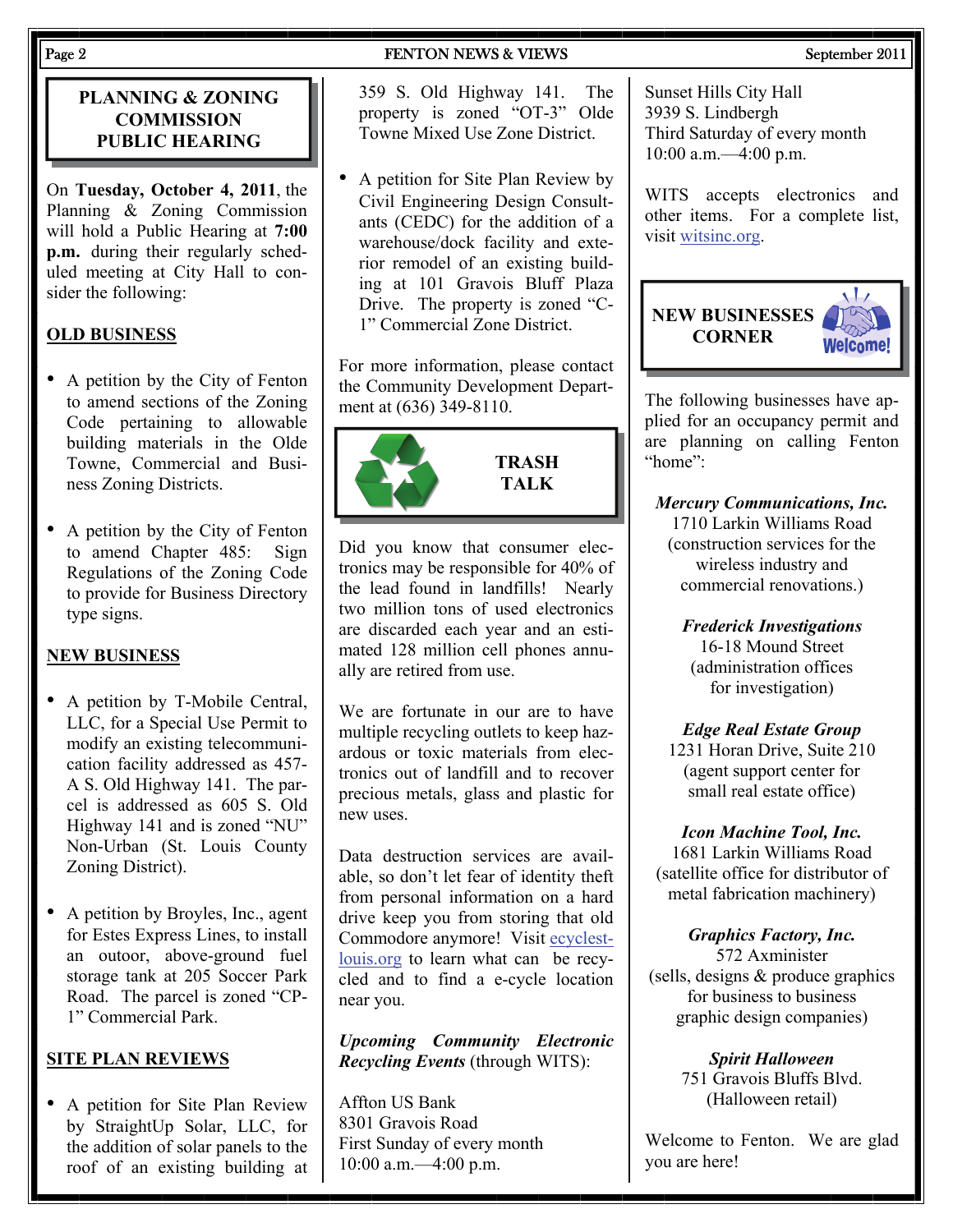

# **PARKS & RECREATION HAPPENINGS**

*For information on these programs, including fees and times, check out a copy of the "Beacon".* 

## **NFL'S PUNT, PASS & KICK**

This competition includes passing and kicking for accuracy and distance. Winners will advance to

sectionals. This will be held at Fenton City Park on Saturday, September 17 at 11:00 a.m. Free but you must register with RiverChase by September 16.

# **FREAKY 5K HALLOWEEN RUN**

Join Fenton Parks and Recreation for this fun 5K Run through Fenton City Park on Saturday, October 22 at 10:00 a.m. Costumes are optional. Prizes will be  $\mathcal{N}$  given out. The first 75

registrants will receive a t-shirt and awards will be  $\sum$  given to top finishers in each age group.

# **MOTHER SON HALLOWEEN BASH**

With Halloween right around the corner, we are having a bash. Moms grab your  $*$ sons for a fun-filled night at RiverChase on Friday, October 21 from 6:30 - 8:00 p.m. We will eat pizza, decorate pumpkins, and make candy apples. Coordinate your costumes because the best dressed family takes home a prize! Call River-Chase for more details.

# Page 3 September 2011 **FENTON NEWS & VIEWS** September 2011

A next session of Parent-Tot Swim begins October 25. This is an interactive swim class between parent and child. For ages six months to three

mornings.

years. Classes are held on Tuesday and Thursday Evenings and Saturday

# **GROUP SWIM LESSONS**

Swim lessons are available for all levels. Available Tuesdays, Thursday and Saturdays. Next session begins October 25.

**PARENT TOT SWIM**



*Joints in Motion*—Tuesday and Thursday mornings at 9:00 a.m.

*Aquacise*—Monday, Wednesday and Friday mornings at 9:00 and  $10:00$  a.m.

*Water Pilates*—Monday and Friday mornings at 10:00 a.m.

*Aqua Zumba*—Wednesdays evenings at 7:15 p.m. and Sunday mornings at 10:15 a.m.

#### **SCHOOLS OUT OPEN SWIM**

Are you looking for something fun to do on your days off from school? The indoor pool will open



at Noon on the following days; day fees apply without membership.

**November 23 and 25 December 19 thru 23 December 26 thru 30** 

# **BASIC TRAINING**

Join us for Basic Training. This six week long fitness class is mod-



eled on the military's boot camp. Next session begins October 24.

## **NUTRITION TOXICITY 101**

Join us for this series of one-hour

classes on nutrition instructed by River-Chase Personal<sup>d</sup> Trainer and Nutrition Specialist, Will



Hughes. Each progressive class will go into more depth about nutrition. The more classes you take, the better the deal.

*Total Body Workout*—Tuesday and Thursday evenings at 6:30 p.m. and Saturday mornings at 8:30 a.m.

*(Continued on page 4)* 



geared toward each individual's needs. The lessons will be held in a small group setting with a low child-to-instructor ratio in our indoor heated pool. Classes are held on Saturday mornings and begin Oc-

# **COMPETITIVE STROKE CLINIC**

tober 29.

**SPECIAL NEEDS SWIM LESSONS**

Swimming lessons

Are you looking to improve your stroke technique and racing skills during the off season? The clinic is de-



signed for competitive swimmers, ages 8 to 18, who have

been on a swim team before. Classes are held Saturday mornings and begin October 29.

# **WATER AEROBICS**

Come join the current session.

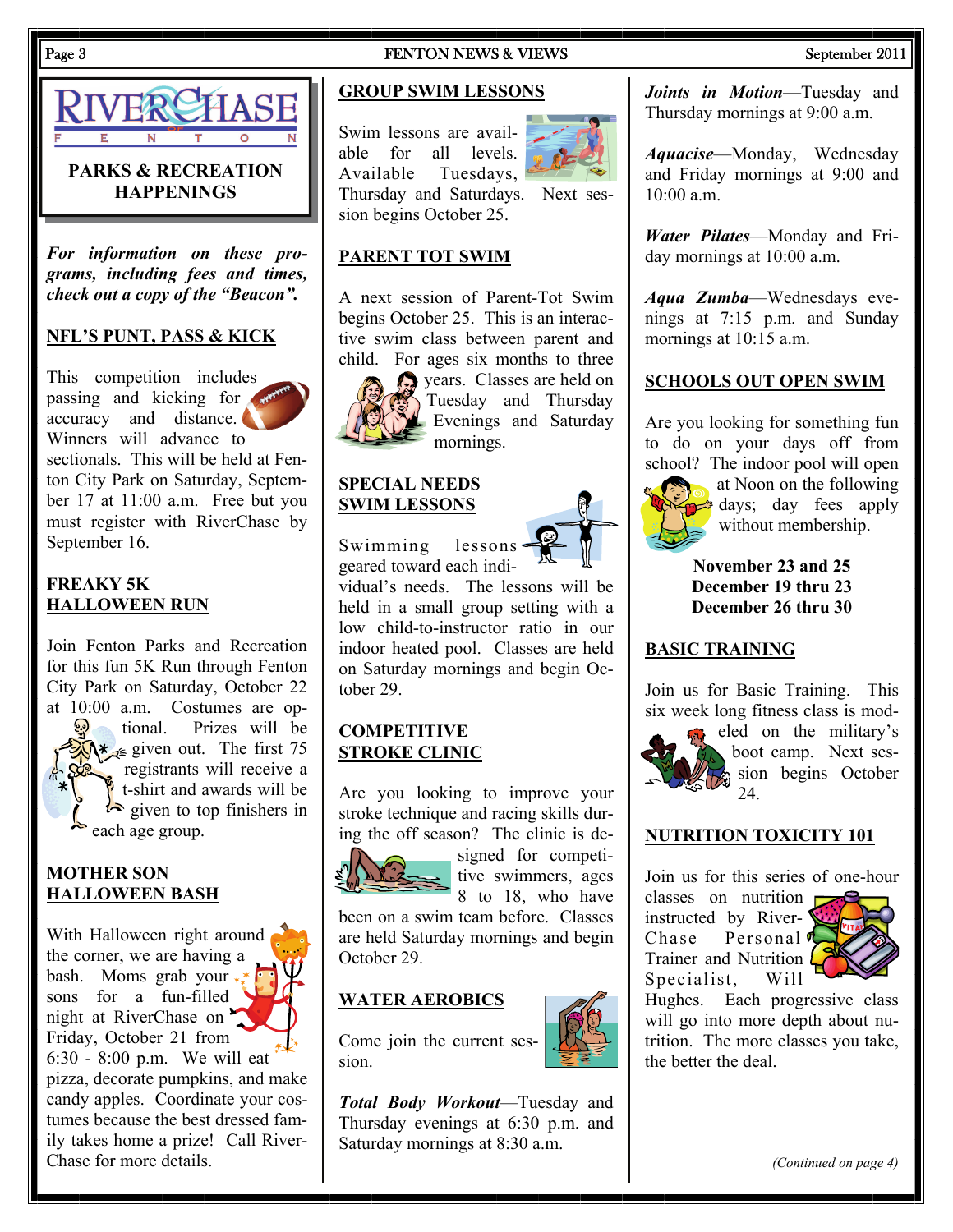**PARKS HAPPENINGS** (cont.) *(Continued from page 3)* 

# **ZUMBA**

Want to find out what Zumba is? We have classes for all levels: Zumba, Zumba  $\leftrightarrow$  Gold and Zumbatomic Fitness Party. Contact RiverChase to find out more.

### **TAE KWON DO**

Anyone 6 and older can train with Master

Instructor Jameson and Chief Instructor Valdez. This class is perfect for beginners, intermediate or advanced belts.

#### **TRIAL MEMBERSHIP**

# **A trial membership at River-Chase for less than a \$1 a day!**

We're making it easy for you to feel good about yourself. Beginning October 1, sign up during the month of October and receive your 31 day trial membership for only \$30. Some restrictions apply. Hurry! Offer ends October 31. For more information contact (636) 343-0067 or visit www.fentonmo.org.

*For information on all programs (including fees and times), contact RiverChase of Fenton at (636) 343 -0067. You can also check out the Beacon at [www.fentonmo.org](http://www.fentonmo.org/).*



# **ST. LOUIS COUNTY POLICE—FENTON PRECINCT UPDATE**



# **SCAMS**

Recently, the Police Department has been presented with more scams than in previous months.

The scam details have changed, but the premise remains the same. The scammers' goal is for you to send them cash, or legit money orders using their fraudulent forms of payments.

Just remember, if it sound too good to be true, it probably is. You will be asked to cash a (fraudulent) \$2,000 check for the scammer. You will send \$1,800 via money order to them in return keep \$200 for yourself due to their error.

**BE AWARE** you will be responsible for reimbursing the bank the entire amount. If you are confused or have questions please feel free to call the Precinct at (636) 349-8120.

## **ARE YOU A DRUG DEALER?**

Heroin use has grown at an astonishing rate in the past five years. It is not just a big city problem; heroin is in your child's high school and even middle school. Learn more about heroin at [www.not-even-once.com.](http://www.not-even-once.com)

Again, are you a drug dealer or maybe just a drug supplier? If you are keeping a huge bottle of prescription painkillers, "just in case", then maybe you are.

Approximately half of the young people who use heroin have used prescription drugs or painkillers first. Painkillers are considered a "gateway drug". Most kids or young adults

# start with a lesser drug such as tobacco and alcohol. This leads to marijuana or painkiller use. From there they will look for a new high trying heroin, meth, even cocaine. Painkillers are very easy for kids to get their hands on, either for their use or to sell at school.

Keep track of all your medication; make sure every pill is accounted for. If you have old unwanted medication at home, take advantage of the drug take back program.

# **DRUG TAKE BACK PROGRAM**



Another Drug Take Back Program is scheduled for Saturday, October 29, 2011 from 10:00 a.m. to 2:00 p.m. The lobby at Fenton City Hall and Police Station will be the closest drop location for Fenton residents. For more details or to find additional drop locations visit [www.rockwoodcoalition.org](http://www.rockwoodcoalition.org)

**Neighborhood Policing Officer (636) 343-2080 P.O. Aaron Dilks-Ext. 1123** 

> **Precinct Phone (636) 349-8120**



Members and non-members are invited to meet the Fenton Area Chamber of Commerce. The Chamber will host a BBQ at Fenton City Park on **Wednesday, October 5** from **11:00 a.m.—1:00 p.m.** For more information call (636) 717-0200 or register at [www.fentonmochamber.com](http://www.fentonmochamber.com).

Page 4 FENTON NEWS & VIEWS September 2011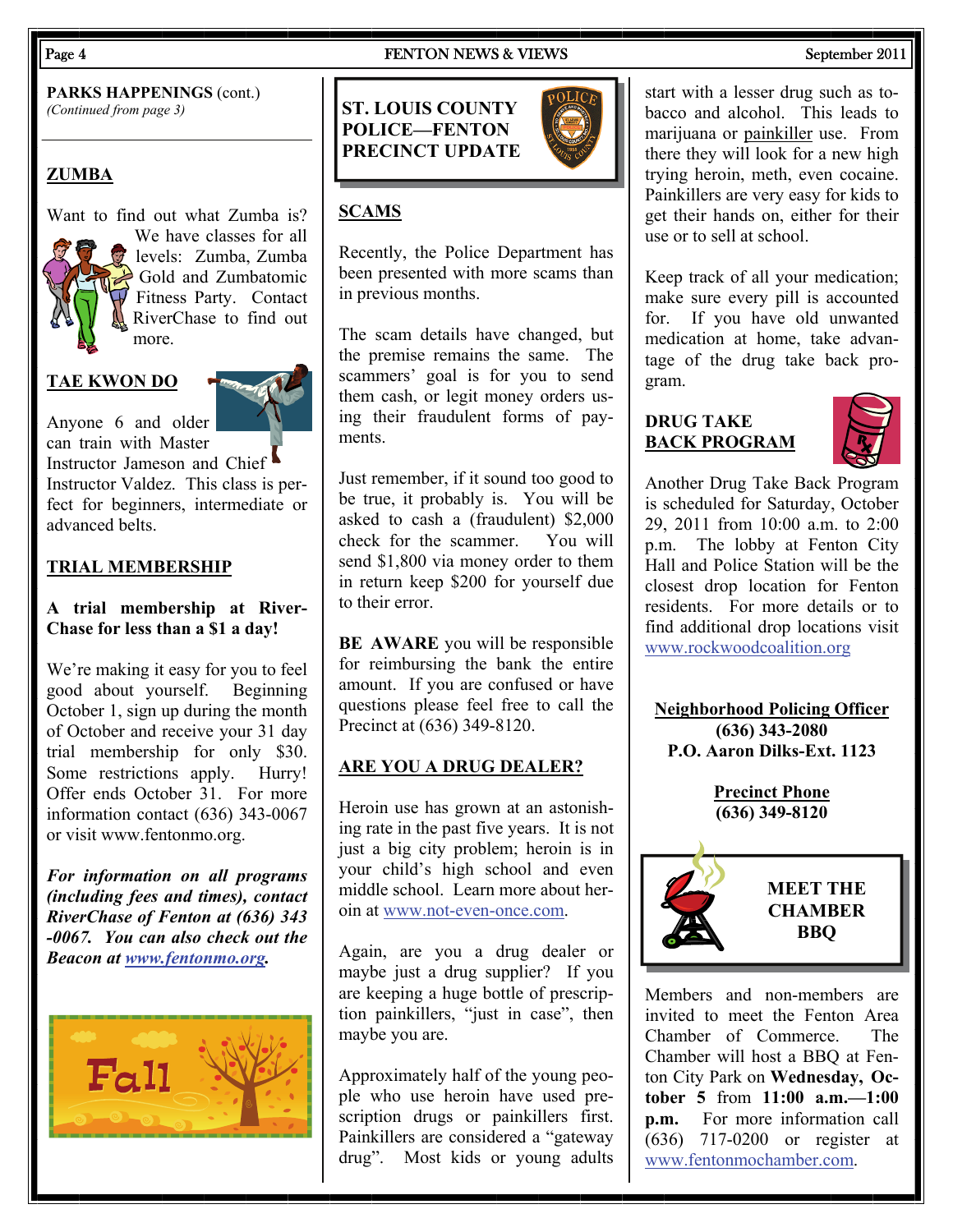

# *Ordinances*



**#3207** Authorizes Missouri-American Water Company to install fire hydrants on certain sections of Rudder Road.

**#3208** Approves a Special Use Permit petitioned by Midwest Tile, Marble & Granite, Inc. for outdoor storage at 1645 Manufacturers **Drive** 

**#3209** Approves a two-year agreement with Aramark Uniform Services.

**#3210** Adopts policies regarding non-violent civil rights demonstrations.

**#3211** Authorizes the Mayor of the City of Fenton, Missouri

to execute the Municipal Housing and Community Development Coopera-



tion Agreement of 2012-2014; and Supplemental Agreements thereto with St. Louis County with regard to the Housing and Community Development Act of 1974 as amended.

**#3212** Repeals Section 215.020: Weeds and Other Vegetation— Excessive Growth and enacts a new Section 215.020.

# *Pending Legislation*

**Bill 11-43** Terminates participation by the City of Fenton, Missouri in the Grant Program under EDA Financial Assistance Award Number 05-69-04920. *Two Readings. This bill has been referred back to the next Committee Meeting for further discussion.* 



**DECISIONS FROM THE AUGUST 10 AND 25 BOARD OF ALDERMEN MEETINGS** 

# *Presentations*

- Presented a Proclamation to the Pancreatic Cancer Action Network.
- Reappointed John Shea and Scott Graham to the Planning & Zoning Commission with terms expiring, August 2015.

# *Decisions*



- $\checkmark$  Approved a Boundary Adjustment Plat for Neighbors Credit Union, 610 and 622 Gravois Road, Fenton, MO.
- $\checkmark$  Reappointed John Shea and Scott Graham to the Planning & Zoning Commission with terms expiring August 2015.
- $\checkmark$  Approved to alter Holiday Hours at RiverChase to Monday through Friday (Holiday) 5:30 a.m.—12:00 noon; Saturday (Holiday) 8:00 a.m. —12:00 noon; Sunday (Holiday) 10:00 a.m.—2:00 p.m.
- $\checkmark$  Approved the purchase of 600 tons of rock to construct the Olde Towne Park/Meramec Greenway Trailhead from Bussen Quarries, Inc. in the amount of \$3,240.
- $\checkmark$  Rejected the bids received for pavement marking hand work.